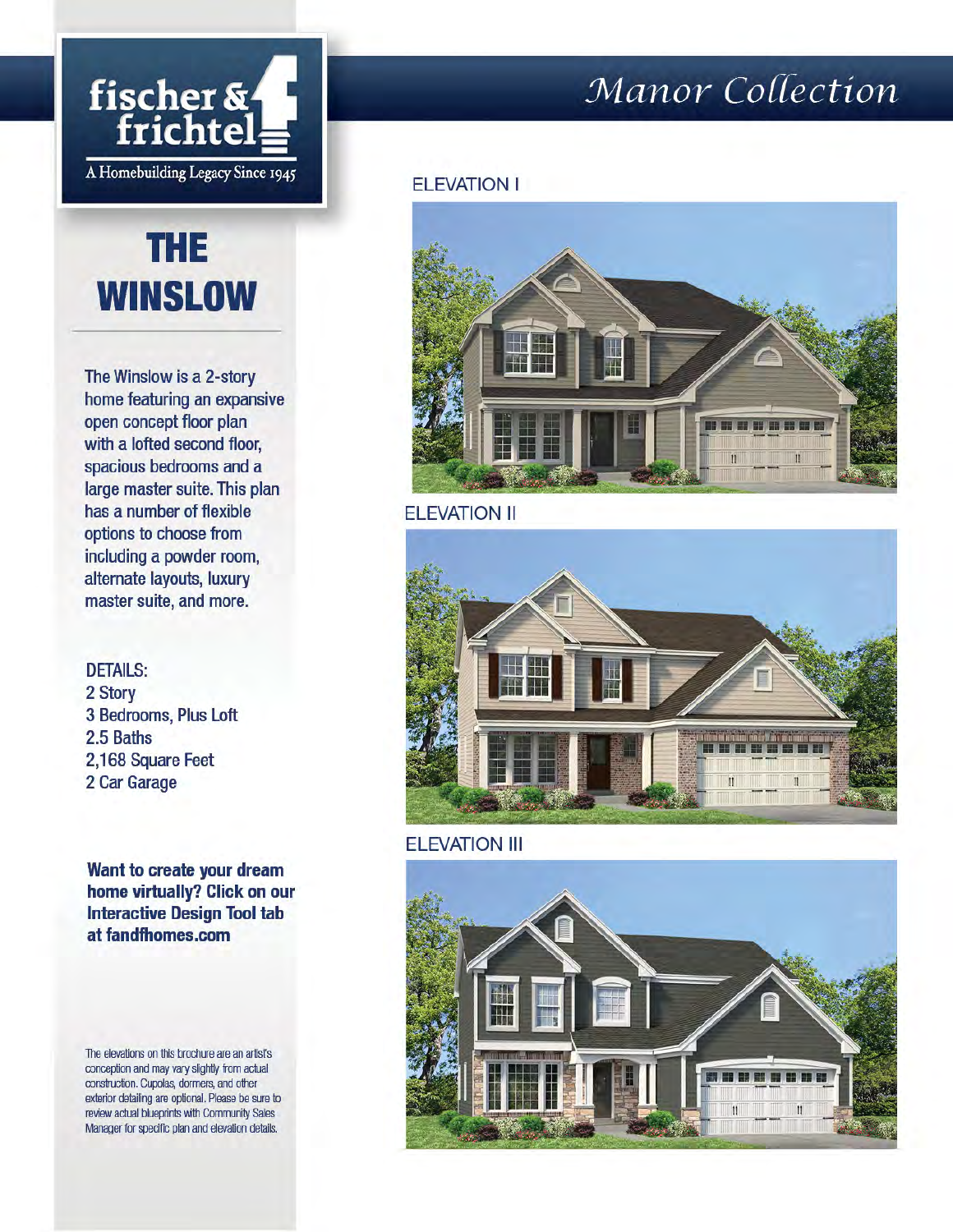

# THE WINSLOW

## *Manor Collection*

#### ELEVATION IV



ELEVATION V



ELEVATION VI



695 Trade Center Boulevard I Chesterfield I MO I 63005 I FandFHomes.com

Fischer & Frichtel Custom Homes has a policy of continuous improvements of products and reserves the right to make improvements or changes on products and prices without notice. Homes built in this community are built in accordance with the standard features of this community and may differ from similar plans offered in other Fischer & Frichtel developments. Floor plans and exterior designs may show options not included in the base price. All square footages are approximate and may vary from actual plan dimension



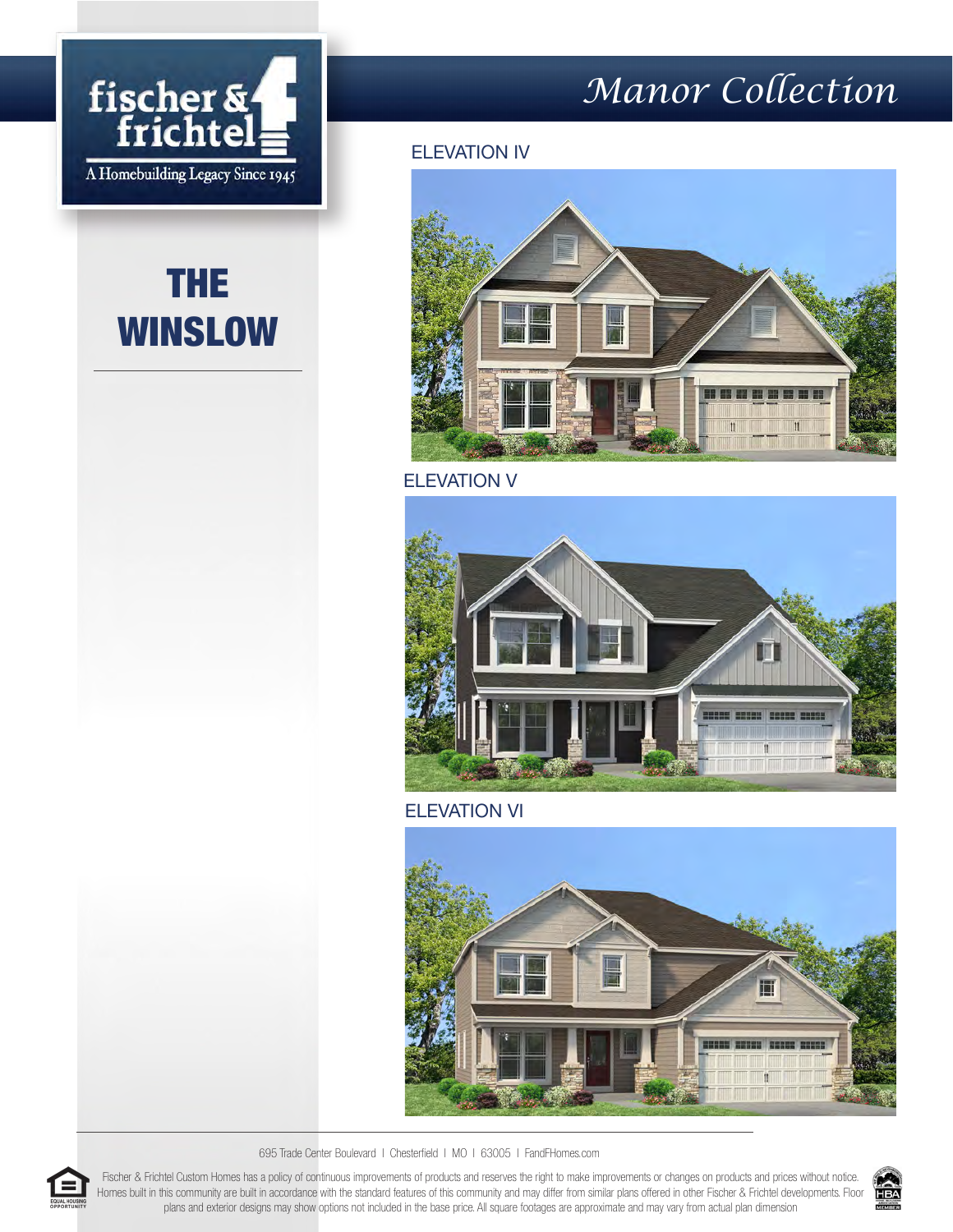

### **The Winslow 2 Story Floor Plan**

FIRST FLOOR PLAN



Please be sure to review actual blueprints with Community Sales Manager for complete details. All dimensions are approximate and may vary with elevation. Premium features such as bay windows may be standard or optional depending on community.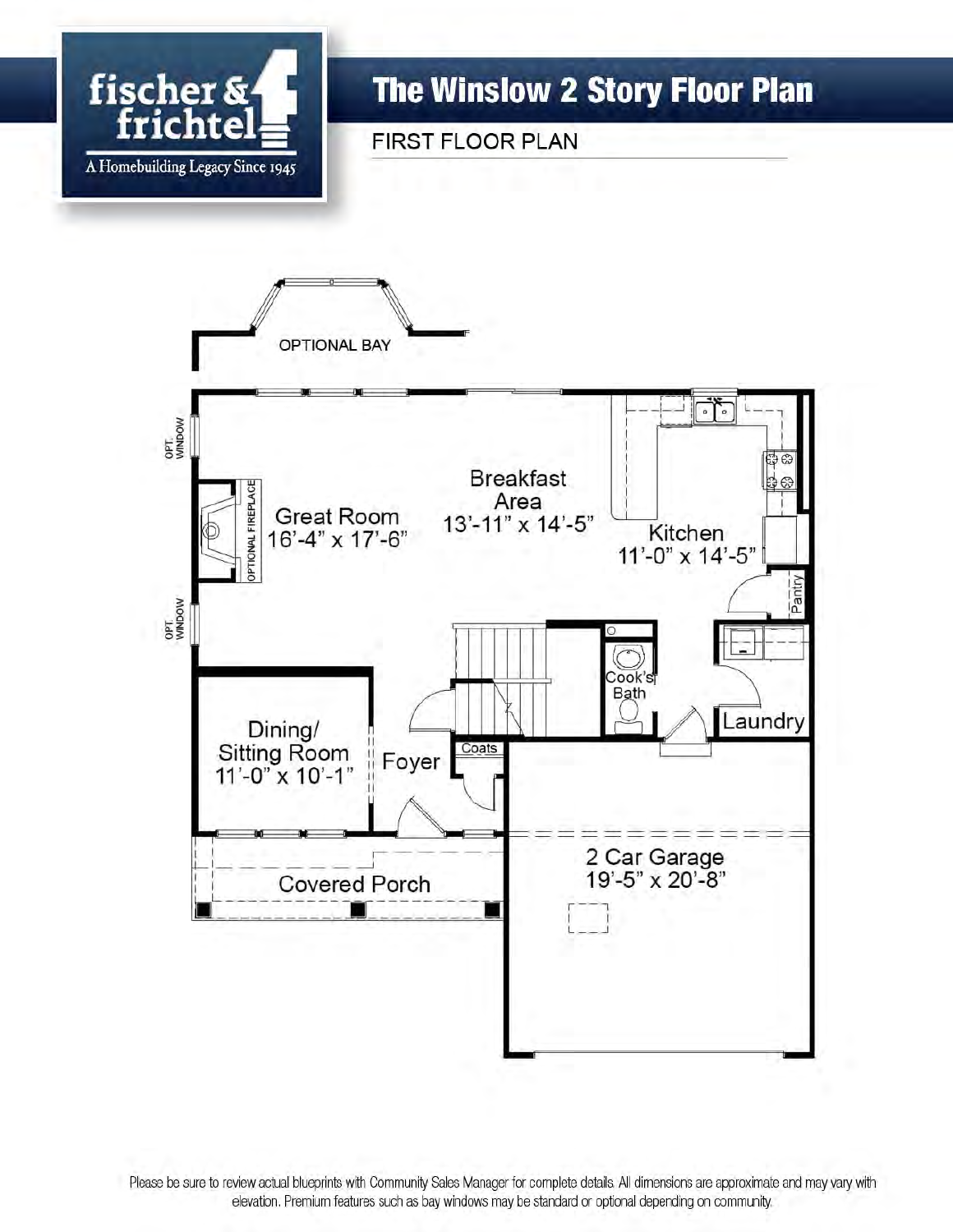

### Winslow 2 Story Floor Plan

#### FIRST FLOOR ENHANCMENT OPTIONS

#### MANOR COLLECTION



OPTIONAL LAUNDRY LAYOUT



OPTIONAL DECK/ COVERED PATIO



695 Trade Center Boulevard I Chesterfield I MO I 63005 I FandFHomes.com



Fischer & Frichtel Custom Homes has a policy of continuous improvements of products and reserves the right to make improvements or changes on products and prices without notice. Homes built in this community are built in accordance with the standard features of this community and may differ from similar plans offered in other Fischer & Frichtel developments. Floor plans and exterior designs may show options not included in the base price. All square footages are approximate and may vary from actual plan dimension

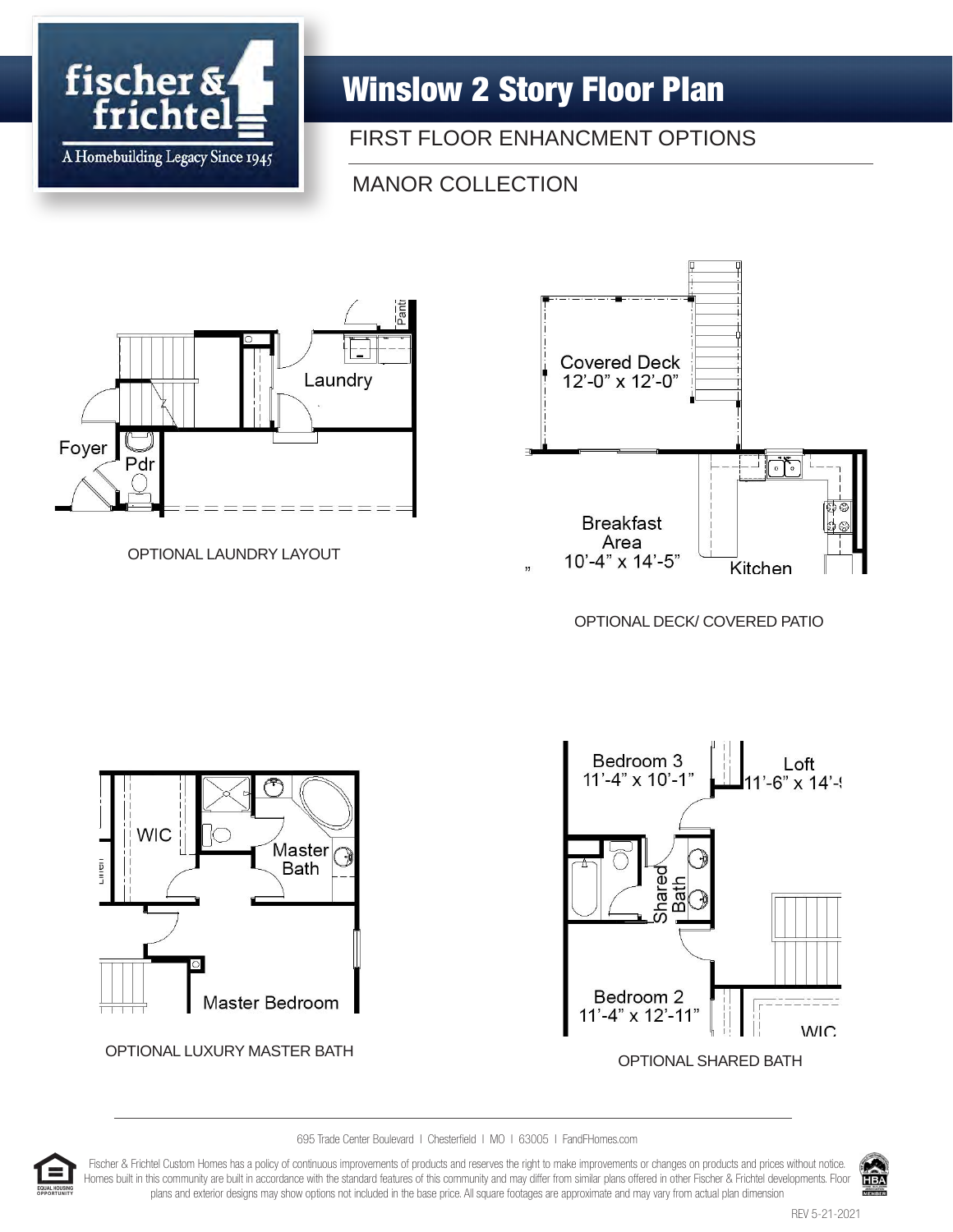Manor Collection | 3 Bedrooms, Plus Loft | 2.5 Baths | 2,168 Square Feet | 2 Car Garage



### FandFHomes.com